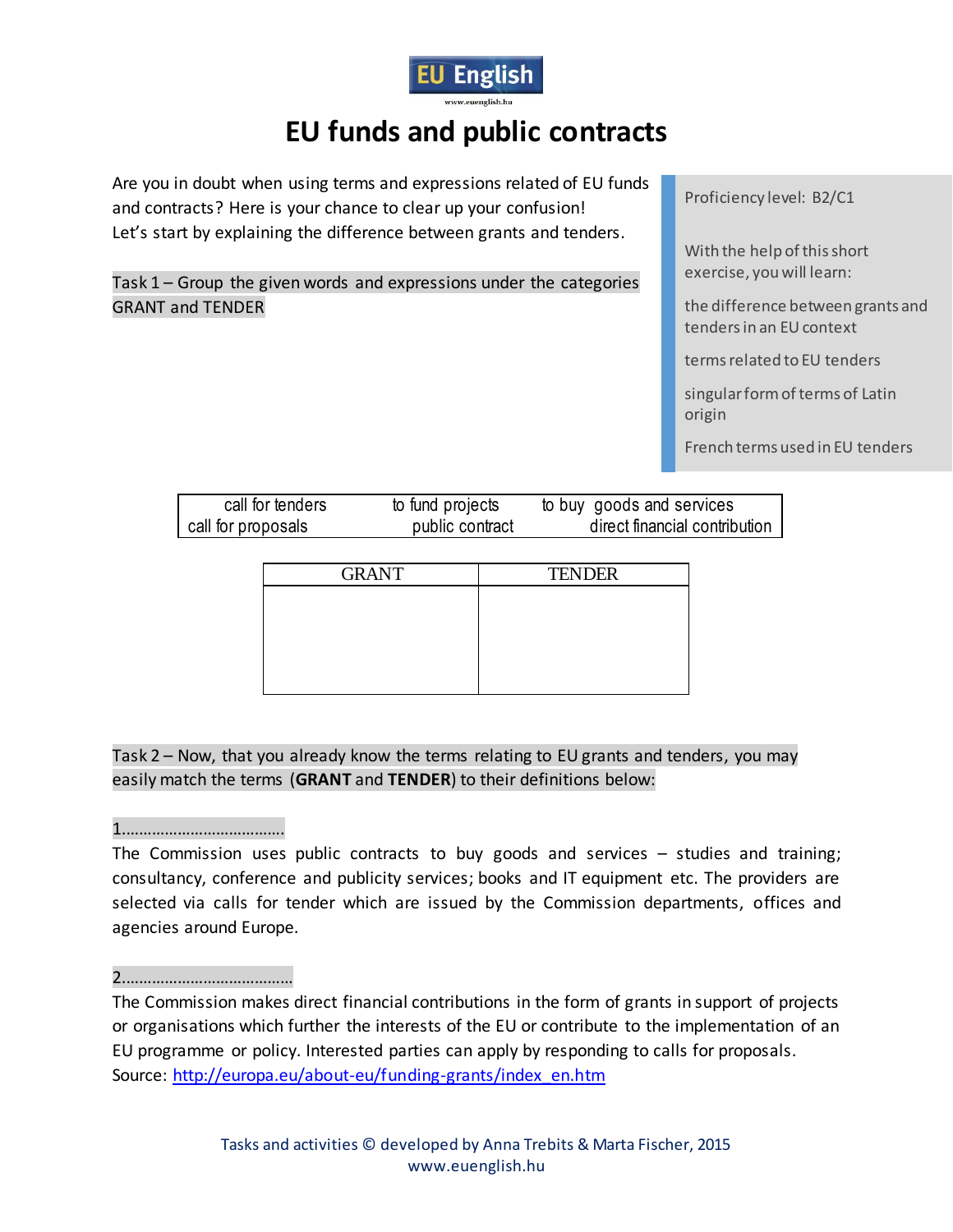

Task 3 – Where can you find the Tender Website of the EU?

#### Task 4 – TENDERS: Explain the following expressions/statements in your own words

*Currently there are no open calls.*

*The Commission accepts no responsibility for the consequence of tenderers failing to take account of any addendum/corrigendum published on the website.*

*The Executive Agency is launching a call for tenders aiming to conclude a contract with a service provider (or consortium) for a study.*

Task 5 – The following words all come from the sentences above. Write out their **plural form**. Then describe them in your own words.

*addendum : ………………… corrigendum: …………………… consortium:…………………*